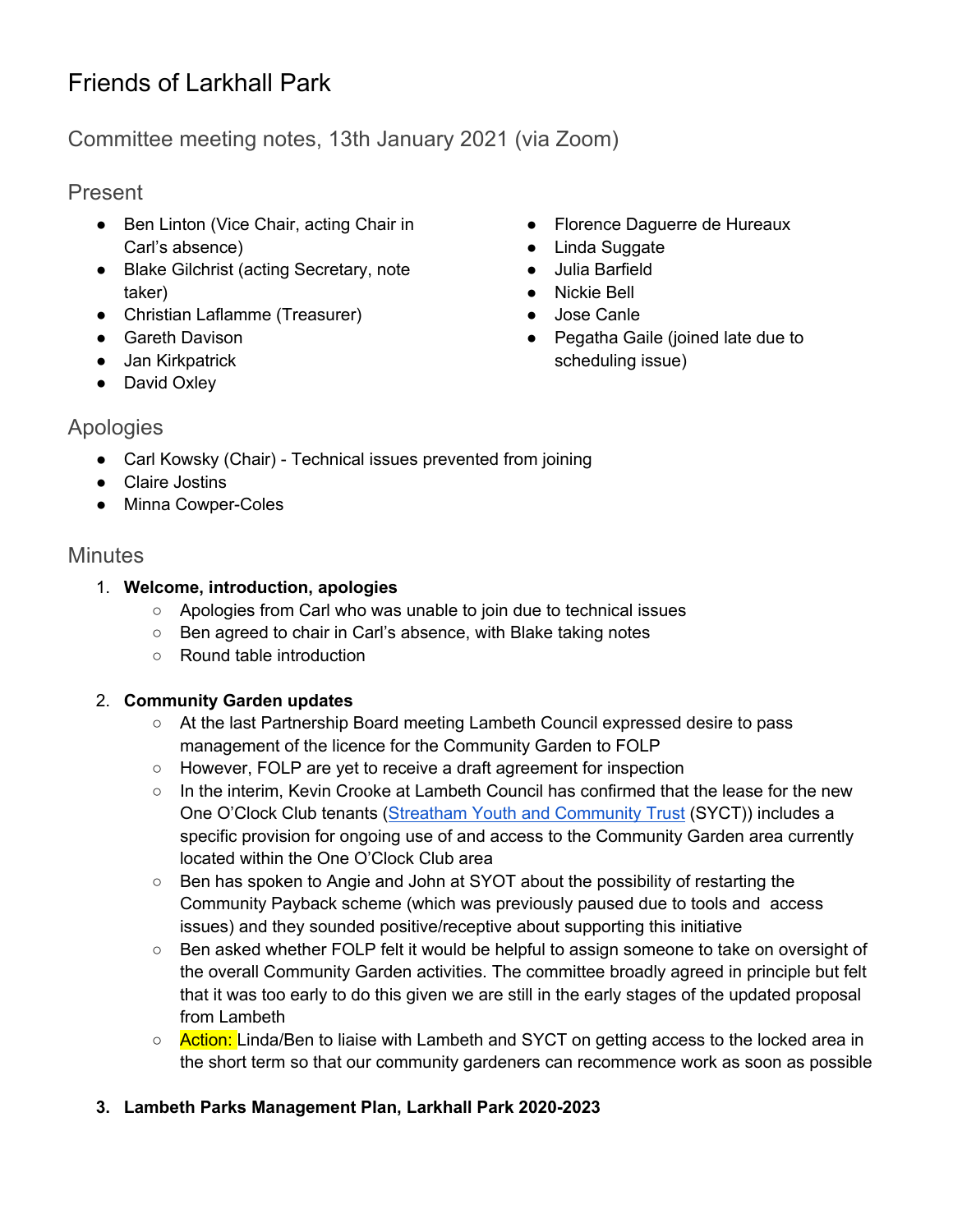- Committee agreed that is a large piece of new documentation and that we need further time to digest
- Action (all): Review document and provide internal feedback by email. Schedule separate meeting to discuss further.

#### **4. Expenditure of Partnership Money**

- Committee reviewed Lambeth spending proposals for remaining money from the FOLP 2020-21 budget that needs to be spent before the end of February - agreed with all items in the list in principle
- **10 (additional) Park benches**. Action: Carl/Linda to dig out previous location plan, pass to Julia for review, come back to FOLP with proposal
- **10 (additional) bins**. Action: Florence and Jan to take on mapping exercise, come back with proposal
- **Hedge plants (**Community Garden, new boundary). Action: Gareth to look at options and create proposal
- **Large metal storage container** (for FOLP tools etc): Action: Linda/Ben/Nickie to look at options (size, location) and circulate
- **Noticeboards (new, replacements)**. Action: (Linda) Need to ask Lambeth for further details (number of units and specifications)
- **Watering equipment** Action: Linda to lead
- The following additional items were suggested for inclusion, should budget allow:
	- New tools for FOLP/CPS
	- New/additional composting solution (large wooden sleepers?)
- Action: Committee agreed Linda would continue to lead and coordinate overall response with Lambeth
- $\circ$  The committee thanked Linda and Florence for all their work on these initiatives

#### 5. **Next meetings and AGM dates**

- Committee agreed more regular meetings would be beneficial and help us work more effectively
- Meetings will continue to be held virtually until it is safe again to do so in person
- The following dates were agreed for the next regular meetings:
	- 23<sup>rd</sup> February at 19.30
	- $\blacksquare$  6<sup>th</sup> April at 19.30
	- $\blacksquare$  8<sup>th</sup> June at 19.30
	- 3<sup>rd</sup> August at 19.30
- In addition, the following date was agreed for the AGM:
	- 10th February at 19.30
- Action: Blake to circulate previously proposed constitutional amendments for review
- **Action:** Ben to send Blank additional amendments
- Action: Once the above have been reviewed/updated, email FOLP mailing list advising of the AGM (must be 21 days beforehand)

#### **6. Playground update**

○ Nickie updated the committee on progress and engagement with company called London Play, who specialise in consultation with local groups and designing play solutions (see her previous email for further details)